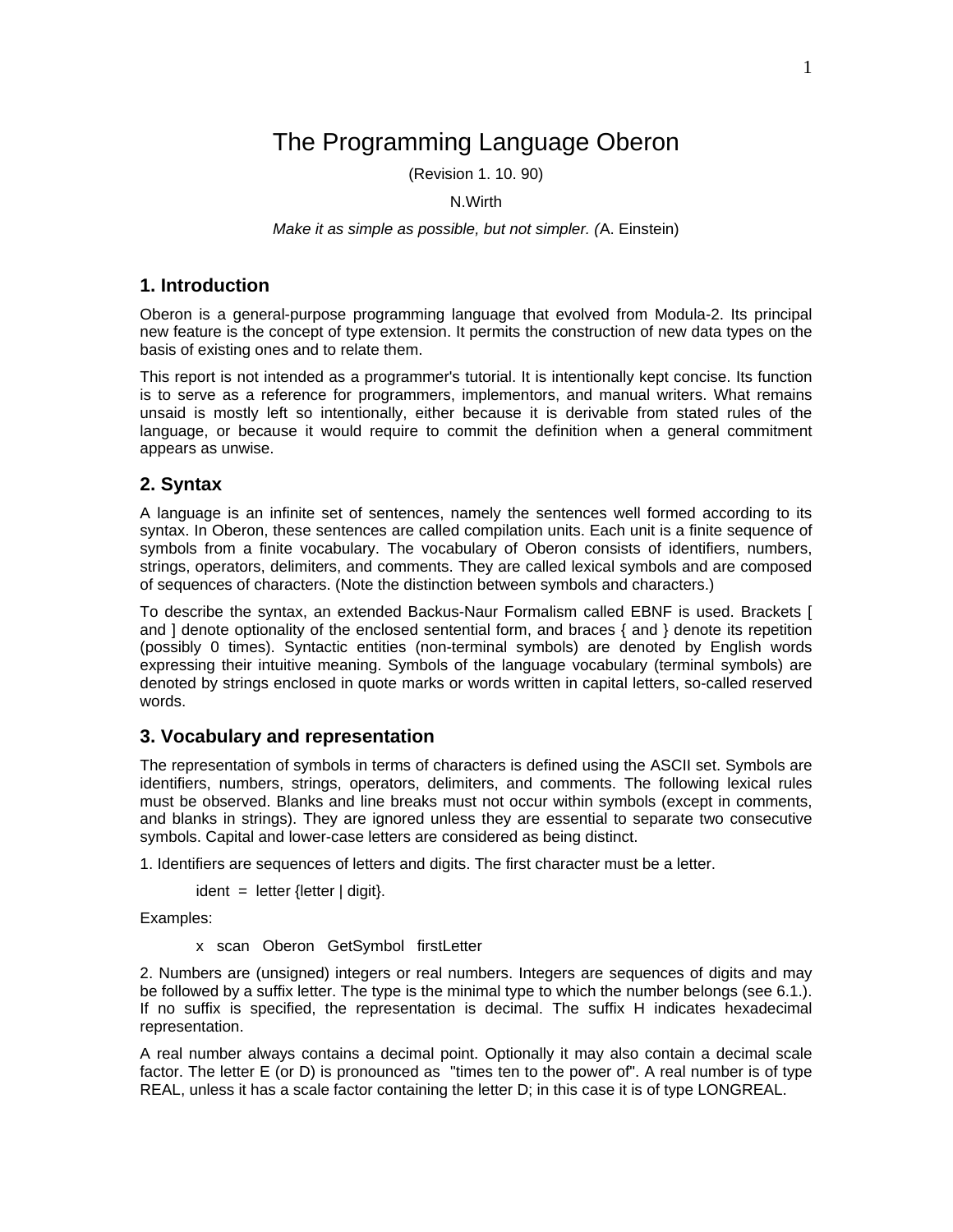```
number = integer | real.integer = digit \{digit\} | digit \{hexDigit\} "H".
 real = digit {digit} "." {digit} [ScaleFactor]. 
ScaleFactor = ("E" | "D") ['++" | "-"] digit {digit}. hexDigit = digit | "A" | "B" | "C" | "D" | "E" | "F". 
digit = "0" | "1" | "2" | "3" | "4" | "5" | "6" | "7" | "8" | "9".
```
Examples:

| 1987          |                      |
|---------------|----------------------|
| 100H          | $= 256$              |
| 12.3          |                      |
| 4.567E8       | $= 456700000$        |
| 0.57712566D-6 | $= 0.00000057712566$ |

3. Character constants are either denoted by a single character enclosed in quote marks or by the ordinal number of the character in hexadecimal notation followed by the letter X.

CharConstant = """ character """ | digit {hexDigit} "X".

4. Strings are sequences of characters enclosed in quote marks ("). A string cannot contain a quote mark. The number of characters in a string is called the length of the string. Strings can be assigned to and compared with arrays of characters (see 9.1 and 8.2.4).

string = """ {character} """ .

Examples:

"OBERON" "Don't worry!"

5. Operators and delimiters are the special characters, character pairs, or reserved words listed below. These reserved words consist exclusively of capital letters and cannot be used in the role of identifiers.

| $\ddot{}$ | $:=$   | <b>ARRAY</b>  | IS               | TO           |
|-----------|--------|---------------|------------------|--------------|
|           | Λ      | <b>BEGIN</b>  | <b>LOOP</b>      | <b>TYPE</b>  |
| $\star$   | $=$    | <b>CASE</b>   | <b>MOD</b>       | <b>UNTIL</b> |
| 7         | #      | <b>CONST</b>  | <b>MODULE</b>    | <b>VAR</b>   |
|           | <      | <b>DIV</b>    | <b>NIL</b>       | <b>WHILE</b> |
| &         | >      | DO            | OF               | <b>WITH</b>  |
| ٠         | $\leq$ | <b>ELSE</b>   | <b>OR</b>        |              |
| ,         | $>=$   | <b>ELSIF</b>  | <b>POINTER</b>   |              |
|           |        | <b>END</b>    | <b>PROCEDURE</b> |              |
|           |        | <b>EXIT</b>   | <b>RECORD</b>    |              |
|           |        | IF            | <b>REPEAT</b>    |              |
|           |        | <b>IMPORT</b> | <b>RETURN</b>    |              |
|           |        | IN            | THEN             |              |

6. Comments may be inserted between any two symbols in a program. They are arbitrary character sequences opened by the bracket (\* and closed by \*). Comments do not affect the meaning of a program.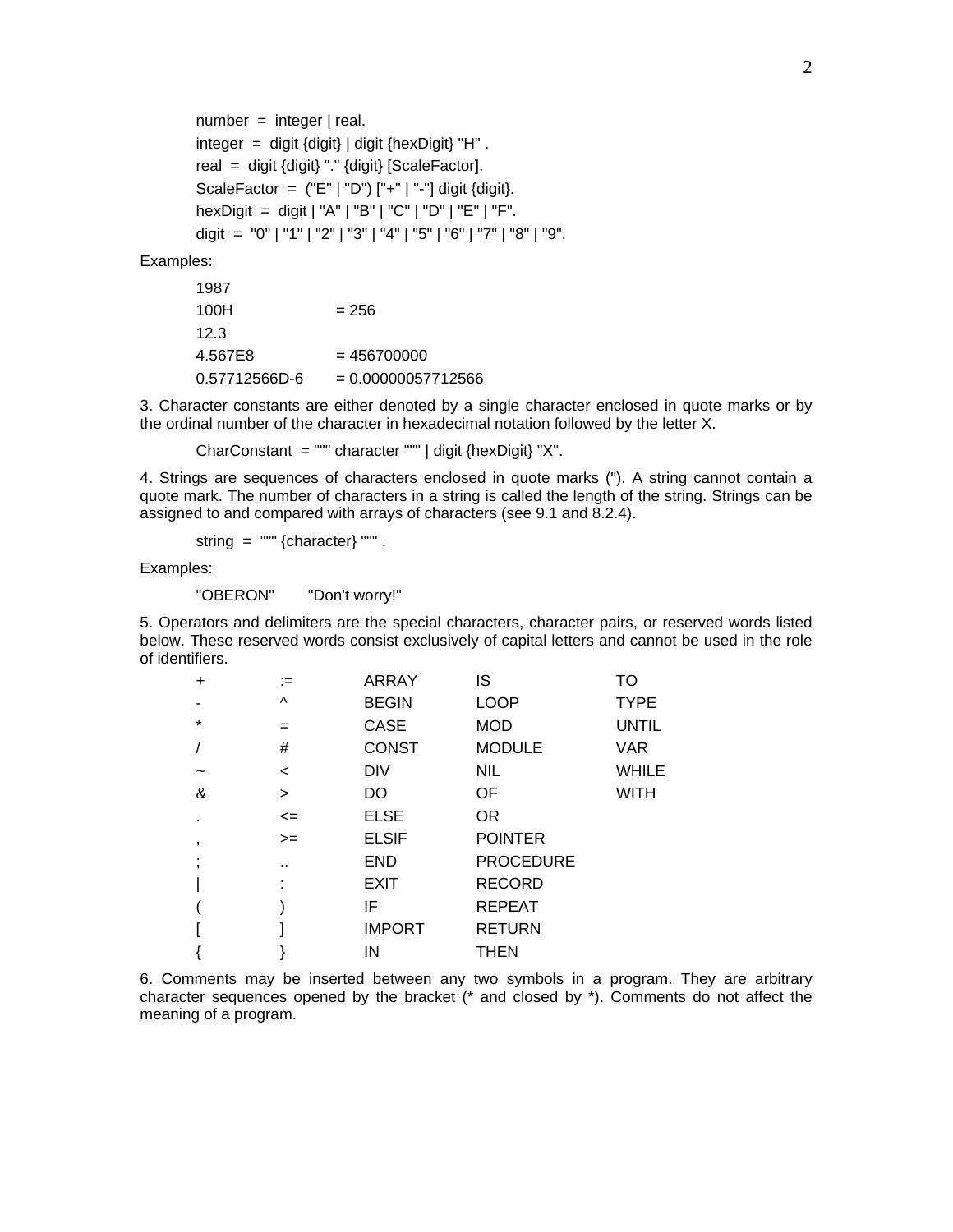## **4. Declarations and scope rules**

Every identifier occurring in a program must be introduced by a declaration, unless it is a predefined identifier. Declarations also serve to specify certain permanent properties of an object, such as whether it is a constant, a type, a variable, or a procedure.

The identifier is then used to refer to the associated object. This is possible in those parts of a program only which are within the *scope* of the declaration. No identifier may denote more than one object within a given scope. The scope extends textually from the point of the declaration to the end of the block (procedure or module) to which the declaration belongs and hence to which the object is local. The scope rule has the following amendments:

1. If a type T is defined as POINTER TO T1 (see 6.4), the identifier T1 can be declared textually following the declaration of T, but it must lie within the same scope.

2. Field identifiers of a record declaration (see 6.3) are valid in field designators only.

In its declaration, an identifier in the global scope may be followed by an export mark  $(*)$  to indicate that it be exported from its declaring module. In this case, the identifier may be used in other modules, if they import the declaring module. The identifier is then prefixed by the identifier designating its module (see Ch. 11). The prefix and the identifier are separated by a period and together are called a *qualified identifier*.

qualident  $=$  [ident  $"$ ."] ident.  $identdef = ident [""].$ 

The following identifiers are predefined; their meaning is defined in the indicated sections:

| <b>ABS</b>     | (10.2) | <b>LEN</b>      | (10.2) |
|----------------|--------|-----------------|--------|
| <b>ASH</b>     | (10.2) | <b>LONG</b>     | (10.2) |
| <b>BOOLEAN</b> | (6.1)  | <b>LONGINT</b>  | (6.1)  |
| <b>BYTE</b>    | (6.1)  | <b>LONGREAL</b> | (6.1)  |
| <b>CAP</b>     | (10.2) | MAX             | (10.2) |
| <b>CHAR</b>    | (6.1)  | MIN             | (10.2) |
| <b>CHR</b>     | (10.2) | <b>NEW</b>      | (6.4)  |
| <b>DEC</b>     | (10.2) | <b>ODD</b>      | (10.2) |
| <b>ENTIER</b>  | (10.2) | <b>ORD</b>      | (10.2) |
| <b>EXCL</b>    | (10.2) | REAL            | (6.1)  |
| <b>FALSE</b>   | (6.1)  | SET             | (6.1)  |
| HALT           | (10.2) | <b>SHORT</b>    | (10.2) |
| <b>INC</b>     | (10.2) | <b>SHORTINT</b> | (6.1)  |
| <b>INCL</b>    | (10.2) | <b>SIZE</b>     | (10.2) |
| <b>INTEGER</b> | (6.1)  | TRUE            | (6.1)  |
|                |        |                 |        |

# **5. Constant declarations**

A constant declaration associates an identifier with a constant value.

 ConstantDeclaration = identdef "=" ConstExpression. ConstExpression = expression.

A constant expression can be evaluated by a mere textual scan without actually executing the program. Its operands are constants (see Ch. 8). Examples of constant declarations are:

 $N = 100$  $limit = 2*N-1$ all  $= \{0..$  WordSize-1 $\}$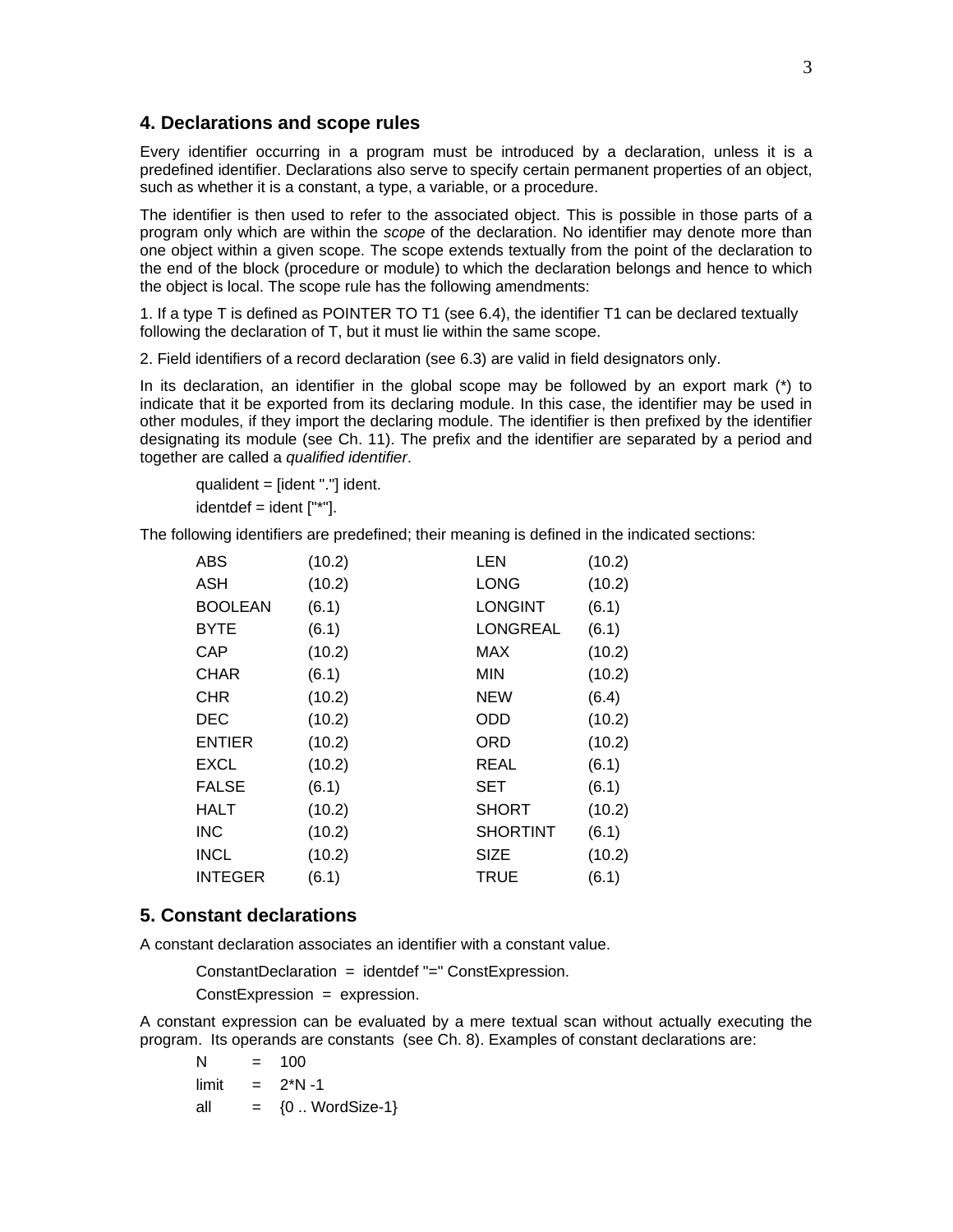## **6. Type declarations**

A data type determines the set of values which variables of that type may assume, and the operators that are applicable. A type declaration is used to associate an identifier with the type. Such association may be with unstructured (basic) types, or it may be with structured types, in which case it defines the structure of variables of this type and, by implication, the operators that are applicable to the components. There are two different structures, namely arrays and records, with different component selectors.

TypeDeclaration = identdef  $"="$  type.

type = qualident | ArrayType | RecordType | PointerType | ProcedureType.

Examples:

| Table          |     | ARRAY N OF REAL                                                  |
|----------------|-----|------------------------------------------------------------------|
| Tree           | $=$ | POINTER TO Node                                                  |
| Node           | $=$ | RECORD key: INTEGER;<br>left, right: Tree<br>END                 |
| $CenterNode =$ |     | RECORD (Node)<br>name: ARRAY 32 OF CHAR;<br>subnode: Tree<br>END |
| Function       |     | PROCEDURE (x: INTEGER): INTEGER                                  |

#### **6.1. Basic types**

The following basic types are denoted by predeclared identifiers. The associated operators are defined in 8.2, and the predeclared function procedures in 10.2. The values of a given basic type are the following:

- 1. BOOLEAN the truth values TRUE and FALSE.
- 2. CHAR the characters of the extended ASCII set (0X ... 0FFX).
- 3. SHORTINT the integers between -128 and 127.
- 4. INTEGER the integers between MIN(INTEGER) and MAX(INTEGER).
- 5. LONGINT the integers between MIN(LONGINT) and MAX(LONGINT).
- 6. REAL real numbers between MIN(REAL) and MAX(REAL).
- 7. LONGREAL real numbers between MIN(LONGREAL) and MAX(LONGREAL).
- 8. SET the sets of integers between 0 and MAX(SET).

Types 3 to 5 are *integer types*, 6 and 7 are *real types*, and together they are called *numeric types*. They form a hierarchy; the larger type includes (the values of) the smaller type:

LONGREAL ⊇ REAL ⊇ LONGINT ⊇ INTEGER ⊇ SHORTINT

#### **6.2. Array types**

An array is a structure consisting of a fixed number of elements which are all of the same type, called the *element type*. The number of elements of an array is called its length. The elements of the array are designated by indices, which are integers between 0 and the length minus 1.

ArrayType =  $ARRAY$  length  $\{$ "," length $\}$  OF type.

length = ConstExpression.

A declaration of the form

ARRAY N0, N1, ... , Nk OF T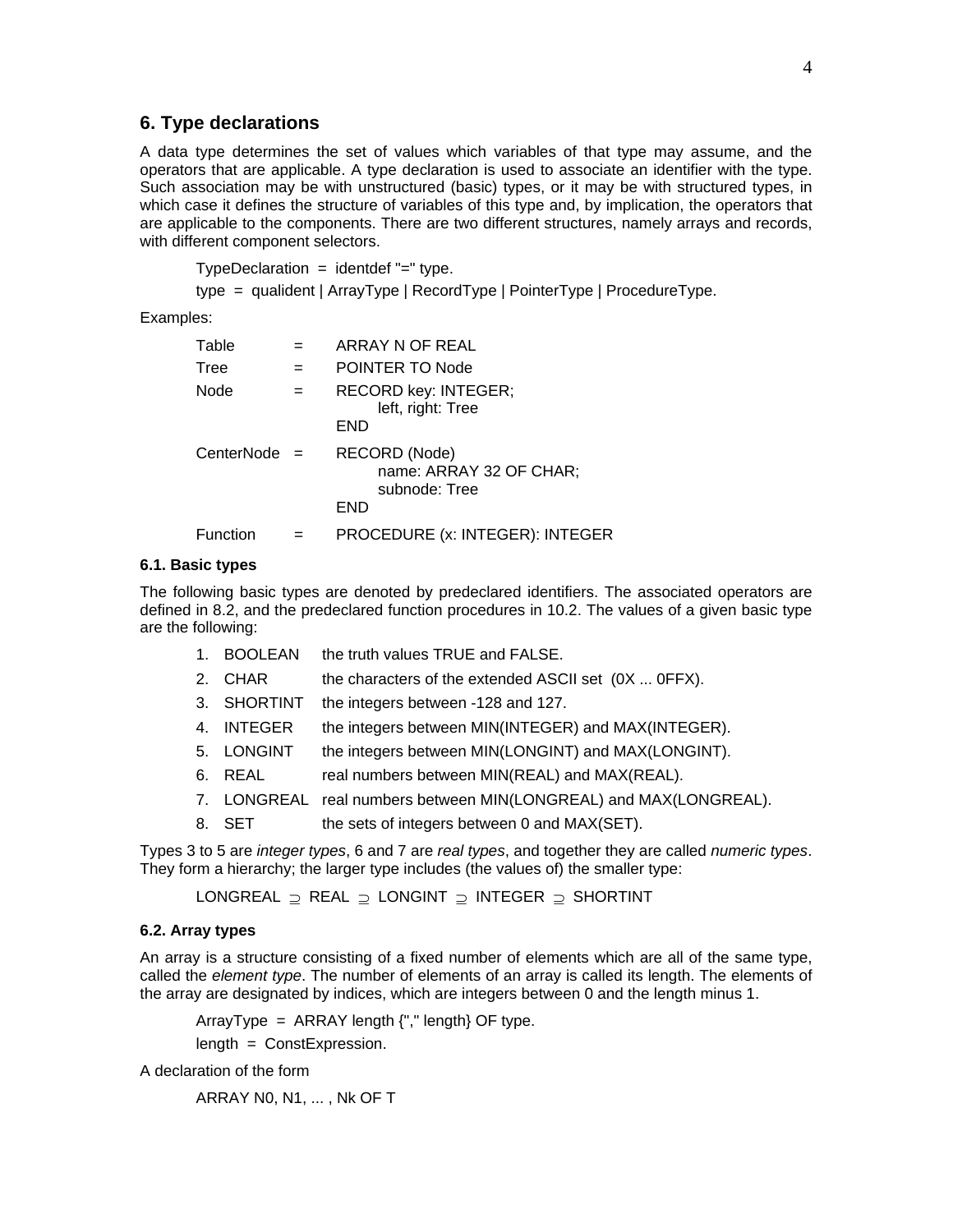is understood as an abbreviation of the declaration

ARRAY N0 OF ARRAY N1 OF ...

ARRAY Nk OF T

Examples of array types:

ARRAY N OF INTEGER ARRAY 10, 20 OF REAL

#### **6.3. Record types**

A record type is a structure consisting of a fixed number of elements of possibly different types. The record type declaration specifies for each element, called *field*, its type and an identifier which denotes the field. The scope of these field identifiers is the record definition itself, but they are also visible within field designators (see 8.1) referring to elements of record variables.

| RecordType       | = RECORD ["(" BaseType ")"] FieldListSequence END.           |
|------------------|--------------------------------------------------------------|
| BaseType         | $=$ qualident.                                               |
|                  | FieldListSequence = FieldList $\{\cdot\}$ : FieldList $\}$ . |
| FieldList        | $=$ [IdentList ":" type].                                    |
| <b>IdentList</b> | $=$ identdef $\{$ "," identdef $\}$ .                        |

If a record type is exported, field identifiers that are to be visible outside the declaring module must be marked. They are called *public fields*; unmarked fields are called *private fields*.

Record types are extensible, i.e. a record type can be defined as an extension of another record type. In the examples above, *CenterNode* (directly) extends *Node*, which is the (direct) base type of *CenterNode*. More specifically, *CenterNode* extends *Node* with the fields *name* and *subnode*.

*Definition*: A type T0 extends a type T, if it equals T, or if it directly extends an extension of T. Conversely, a type T is a base type of T0, if it equals T0, or if it is the direct base type of a base type of T0.

Examples of record types:

```
RECORD day, month, year: INTEGER 
END 
RECORD 
      name, firstname: ARRAY 32 OF CHAR; 
      age: INTEGER; 
      salary: REAL
```
END

## **6.4. Pointer types**

Variables of a pointer type P assume as values pointers to variables of some type T. The pointer type P is said to be *bound* to T, and T is the *pointer base type* of P. T must be a record or array type. Pointer types inherit the extension relation of their base types. If a type T0 is an extension of T and P0 is a pointer type bound to T0, then P0 is also an extension of P.

PointerType = POINTER TO type.

If p is a variable of type  $P = P$ OINTER TO T, then a call of the predefined procedure NEW(p) has the following effect (see 10.2): A variable of type T is allocated in free storage, and a pointer to it is assigned to p. This pointer p is of type P; the referenced variable p^ is of type T. Failure of allocation results in p obtaining the value NIL. Any pointer variable may be assigned the value NIL, which points to no variable at all.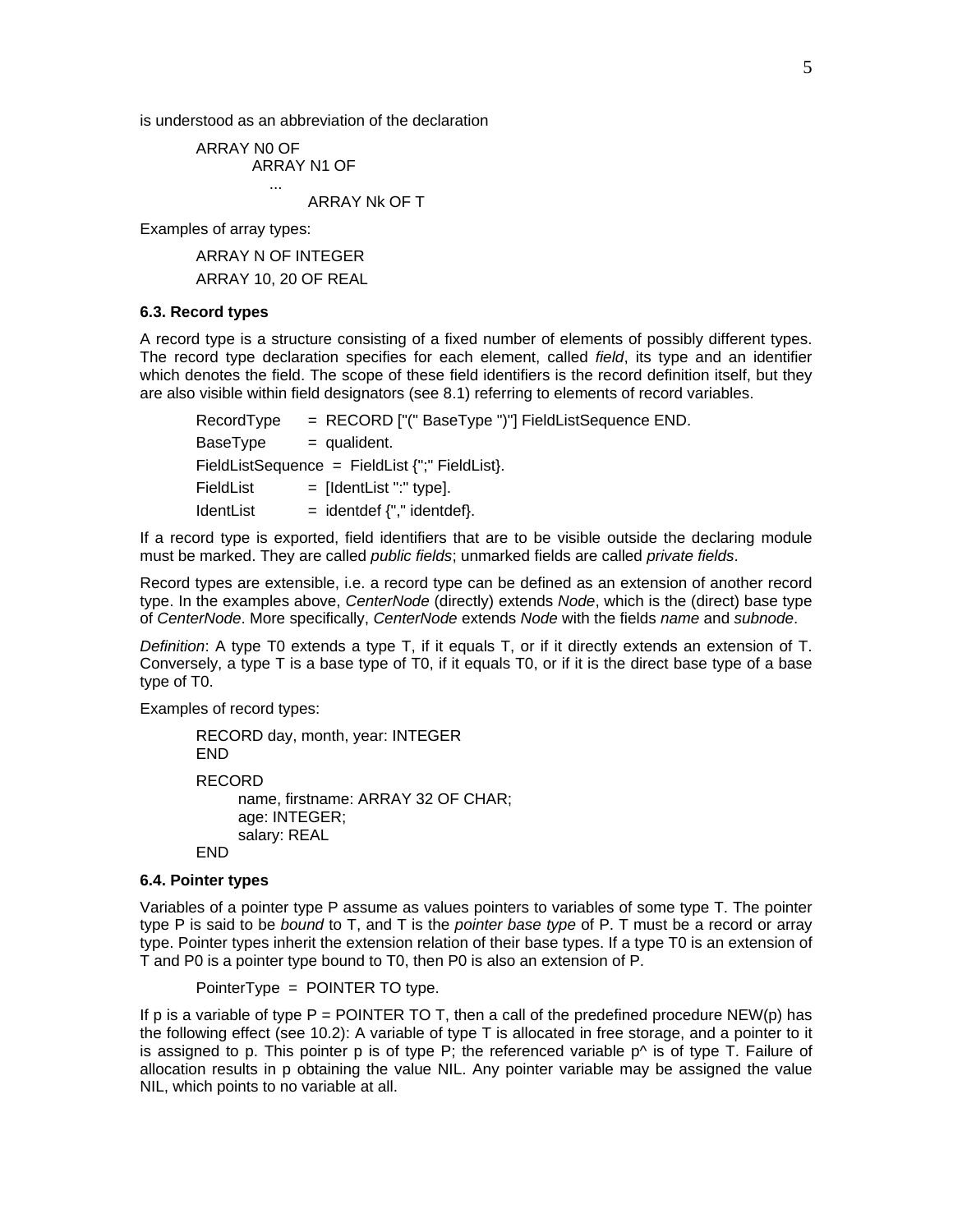## **6.5. Procedure types**

Variables of a procedure type T have a procedure (or NIL) as value. If a procedure P is assigned to a procedure variable of type T, the (types of the) formal parameters of P must be the same as those indicated in the formal parameters of T. The same holds for the result type in the case of a function procedure (see 10.1). P must not be declared local to another procedure, and neither can it be a predefined procedure.

ProcedureType = PROCEDURE [FormalParameters].

# **7. Variable declarations**

Variable declarations serve to introduce variables and associate them with identifiers that must be unique within the given scope. They also serve to associate fixed data types with the variables.

 $Variable Declaration = IdentList ": "type.$ 

Variables whose identifiers appear in the same list are all of the same type. Examples of variable declarations (refer to examples in Ch. 6):

- i, j, k: INTEGER x, y: REAL p, q: BOOLEAN s: SET f: Function a: ARRAY 100 OF REAL w: ARRAY 16 OF RECORD ch: CHAR; count: INTEGER END
- t: Tree

# **8. Expressions**

Expressions are constructs denoting rules of computation whereby constants and current values of variables are combined to derive other values by the application of operators and function procedures. Expressions consist of operands and operators. Parentheses may be used to express specific associations of operators and operands.

# **8.1. Operands**

With the exception of sets and literal constants, i.e. numbers and character strings, operands are denoted by designators. A designator consists of an identifier referring to the constant, variable, or procedure to be designated. This identifier may possibly be qualified by module identifiers (see Ch. 4 and 11), and it may be followed by selectors, if the designated object is an element of a structure.

If A designates an array, then A[E] denotes that element of A whose index is the current value of the expression E. The type of E must be an integer type. A designator of the form  $A$ [E1, E2, ..., En] stands for  $A[E1][E2]$  ... [En]. If p designates a pointer variable,  $p^A$  denotes the variable which is referenced by p. If r designates a record, then r.f denotes the field f of r. If p designates a pointer, p.f denotes the field f of the record  $p^{\wedge}$ , i.e. the dot implies dereferencing and p.f stands for  $p^{\wedge}$ .f, and  $p[E]$  denotes the element of  $p^{\wedge}$  with index E.

The *typeguard* v(T0) asserts that v is of type T0, i.e. it aborts program execution, if it is not of type T0. The guard is applicable, if

1. T0 is an extension of the declared type T of v, and if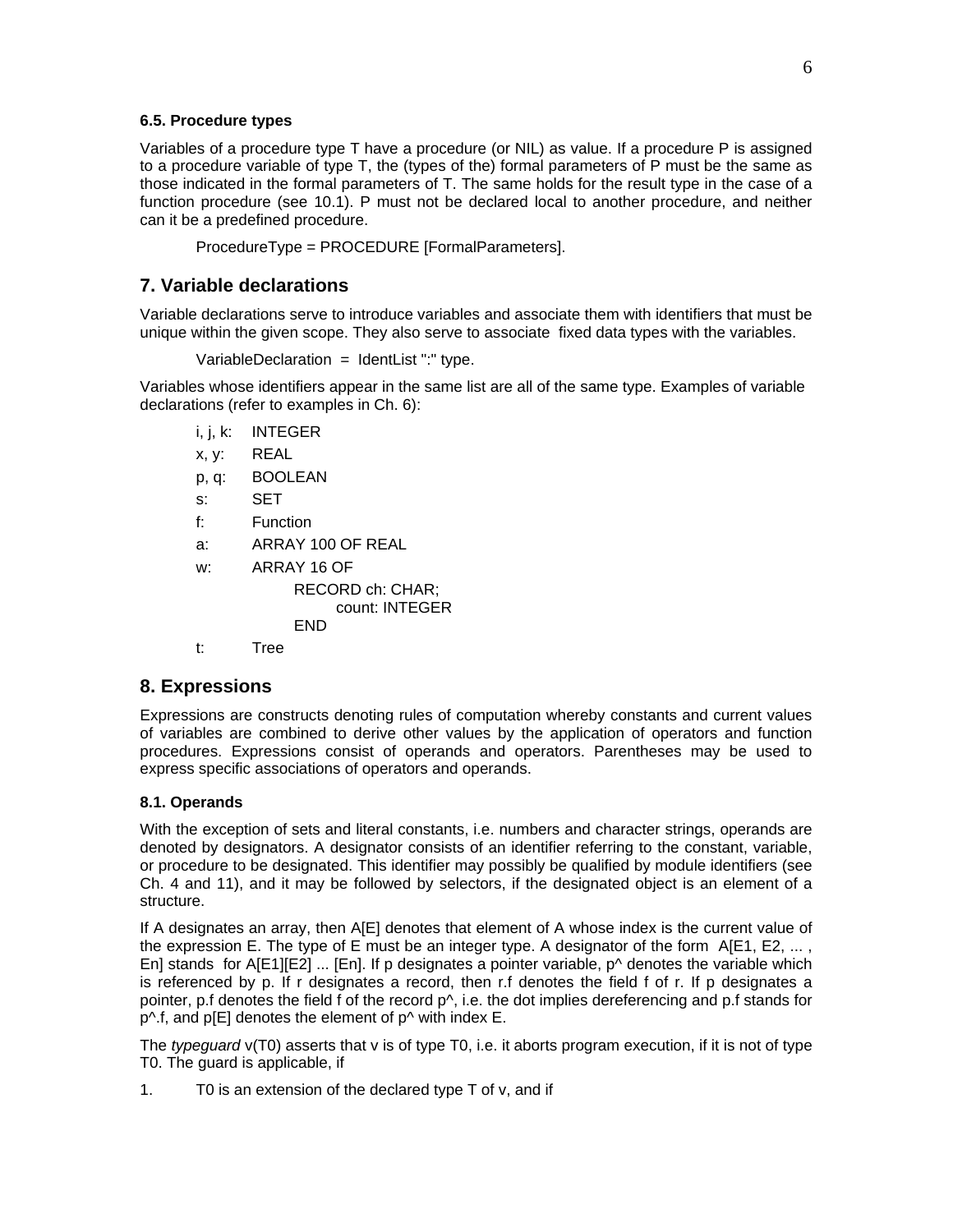2. v is a variable parameter of record type or v is a pointer.

designator = qualident  ${$ }"." ident  $|$  "[" ExpList "]"  $|$  " $($ " qualident " $)$ "  $|$  " $\wedge$ "  $\rangle$ . ExpList = expression {"," expression}.

If the designated object is a variable, then the designator refers to the variable's current value. If the object is a procedure, a designator without parameter list refers to that procedure. If it is followed by a (possibly empty) parameter list, the designator implies an activation of the procedure and stands for the value resulting from its execution. The (types of the) actual parameters must correspond to the formal parameters as specified in the procedure's declaration (see Ch. 10).

Examples of designators (see examples in Ch. 7):

|                       | (INTEGER) |
|-----------------------|-----------|
| a[i]                  | (REAL)    |
| $w[3]$ .ch            | (CHAR)    |
| t.key                 | (INTEGER) |
| t.left.right          | (Tree)    |
| t(CenterNode).subnode | (Tree)    |

## **8.2. Operators**

The syntax of expressions distinguishes between four classes of operators with different precedences (binding strengths). The operator  $\sim$  has the highest precedence, followed by multiplication operators, addition operators, and relations. Operators of the same precedence associate from left to right. For example, x-y-z stands for (x-y)-z.

| = SimpleExpression [relation SimpleExpression].                  |
|------------------------------------------------------------------|
| $=$ "="   "#"   "<"   "<="   ">"   ">="   IN   IS.               |
| SimpleExpression = $\lceil$ "+" "-"] term {AddOperator term}.    |
| AddOperator = "+"   "-"   OR.                                    |
| $=$ factor {MulOperator factor}.                                 |
| $=$ "*"   "/"   DIV   MOD   "&".                                 |
| $=$ number   CharConstant   string   NIL   set                   |
| designator [ActualParameters]   "(" expression ")"   "~" factor. |
| $=$ "{" [element {"," element}] "}".                             |
| = expression ["" expression].                                    |
| ActualParameters $=$ "(" [ExpList] ")".                          |
|                                                                  |

The available operators are listed in the following tables. In some instances, several different operations are designated by the same operator symbol. In these cases, the actual operation is identified by the type of the operands.

#### *8.2.1. Logical operators*

| symbol | result              |
|--------|---------------------|
| OR.    | logical disjunction |
| &      | logical conjunction |
|        | negation            |
|        |                     |

These operators apply to BOOLEAN operands and yield a BOOLEAN result.

| p OR q | stands for | "if p then TRUE, else q"  |
|--------|------------|---------------------------|
| p & q  | stands for | "if p then q, else FALSE" |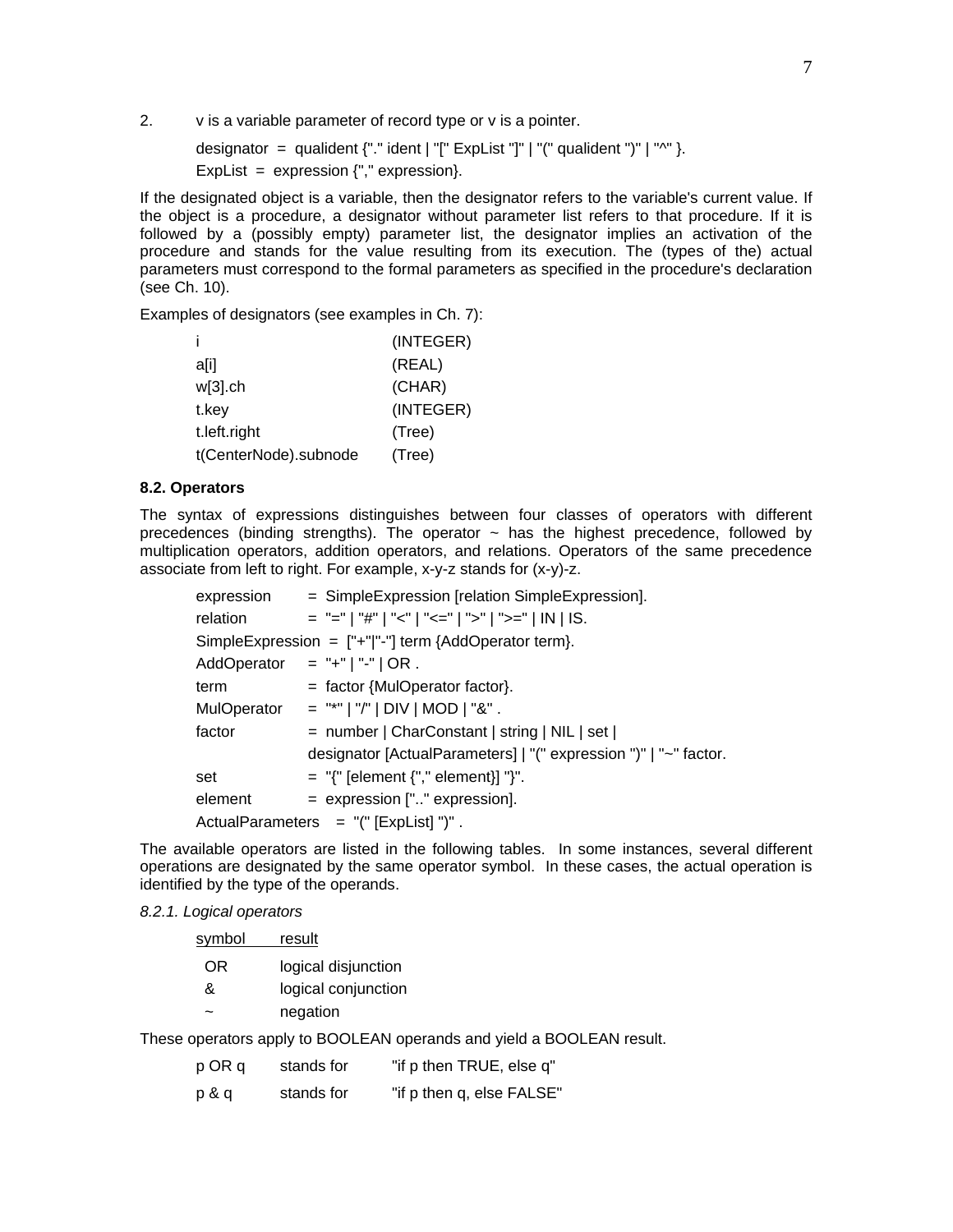## $\sim p$  stands for "not  $p$ "

*8.2.2. Arithmetic operators* 

| symbol  | result           |
|---------|------------------|
| +       | sum              |
|         | difference       |
| $\star$ | product          |
|         | quotient         |
| DIV     | integer quotient |
| MOD     | modulus          |

The operators  $+$ ,  $-$ ,  $*$ , and / apply to operands of numeric types. The type of the result is that operand's type which includes the other operand's type, except for division (/), where the result is the real type which includes both operand types. When used as operators with a single operand, denotes sign inversion and + denotes the identity operation.

The operators DIV and MOD apply to integer operands only. They are related by the following formulas defined for any dividend x and positive divisors y:

$$
x = (x \text{ DIV } y) * y + (x \text{ MOD } y)
$$

 $0 \leq (x \text{ MOD } y) < y$ 

*8.2.3. Set operators* 

| result                   |
|--------------------------|
| union                    |
| difference               |
| intersection             |
| symmetric set difference |
|                          |

The monadic minus sign denotes the complement of x, i.e. -x denotes the set of integers between 0 and MAX(SET) which are not elements of x.

| x - y | - | $x * (-y)$      |
|-------|---|-----------------|
| x / y | = | $(x-y) + (y-x)$ |

*8.2.4. Relations* 

| <u>symbol</u> | relation         |
|---------------|------------------|
|               | equal            |
| #             | unequal          |
| $\prec$       | less             |
| <=            | less or equal    |
| $\geq$        | greater          |
| >=            | greater or equal |
| IN            | set membership   |
| IS            | type test        |

Relations are Boolean. The ordering relations  $\lt$ ,  $\lt$  =,  $\gt$ , and  $\gt$  = apply to the numeric types, CHAR, and character arrays (strings). The relations  $=$  and  $#$  also apply to the type BOOLEAN and to set, pointer, and procedure types. x IN s stands for *x is an element of s*. x must be of an integer type, and s of type SET. v IS T stands for *v is of type T* and is called a *type test*. It is applicable, if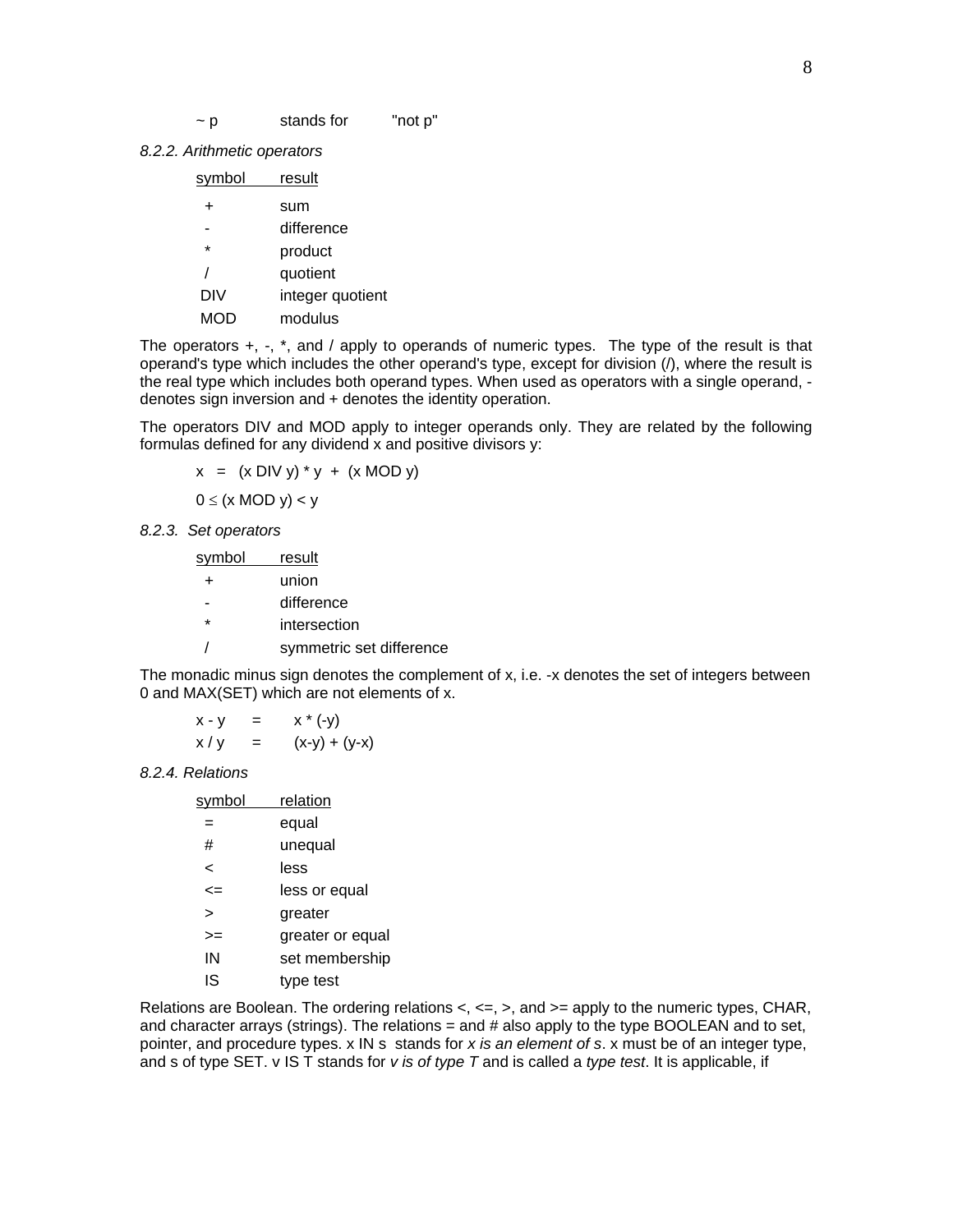- 1. T is an extension of the declared type T0 of v, and if
- 2. v is a variable parameter of record type or v is a pointer.

Assuming, for instance, that T is an extension of T0 and that v is a designator declared of type T0, then the test *v IS T* determines whether the actually designated variable is (not only a T0, but also) a T. The value of *NIL IS T* is undefined.

Examples of expressions (refer to examples in Ch. 7):

| 1987                        | (INTEGER) |
|-----------------------------|-----------|
| i DIV 3                     | (INTEGER) |
| $\neg p$ OR q               | (BOOLEAN) |
| $(i+j) * (i-j)$             | (INTEGER) |
| $s - \{8, 9, 13\}$          | (SET)     |
| i + x                       | (REAL)    |
| a[i+j] * a[i-j]             | (REAL)    |
| $(0 \le i)$ & $(i \le 100)$ | (BOOLEAN) |
| $t.$ key = 0                | (BOOLEAN) |
| k IN {i  j-1}               | (BOOLEAN) |
| t IS CenterNode             | (BOOLEAN) |

# **9. Statements**

Statements denote actions. There are elementary and structured statements. Elementary statements are not composed of any parts that are themselves statements. They are the assignment, the procedure call, and the return and exit statements. Structured statements are composed of parts that are themselves statements. They are used to express sequencing and conditional, selective, and repetitive execution. A statement may also be empty, in which case it denotes no action. The empty statement is included in order to relax punctuation rules in statement sequences.

 statement = [assignment | ProcedureCall | IfStatement | CaseStatement | WhileStatement | RepeatStatement | LoopStatement | WithStatement | EXIT | RETURN [expression] ].

## **9.1. Assignments**

The assignment serves to replace the current value of a variable by a new value specified by an expression. The assignment operator is written as ":=" and pronounced as *becomes.*

assignment = designator  $":="$  expression.

The type of the expression must be included by the type of the variable, or it must extend the type of the variable. The following exceptions hold:

- 1. The constant NIL can be assigned to variables of any pointer or procedure type.
- 2. Strings can be assigned to any variable whose type is an array of characters, provided the length of the string is less than that of the array. If a string s of length n is assigned to an array a, the result is  $a[i] = si$  for  $i = 0 ... n-1$ , and  $a[n] = 0X$ .

Examples of assignments (see examples in Ch. 7):

 $i := 0$  $p := i = j$  $x := i + 1$  $k := log2(i+j)$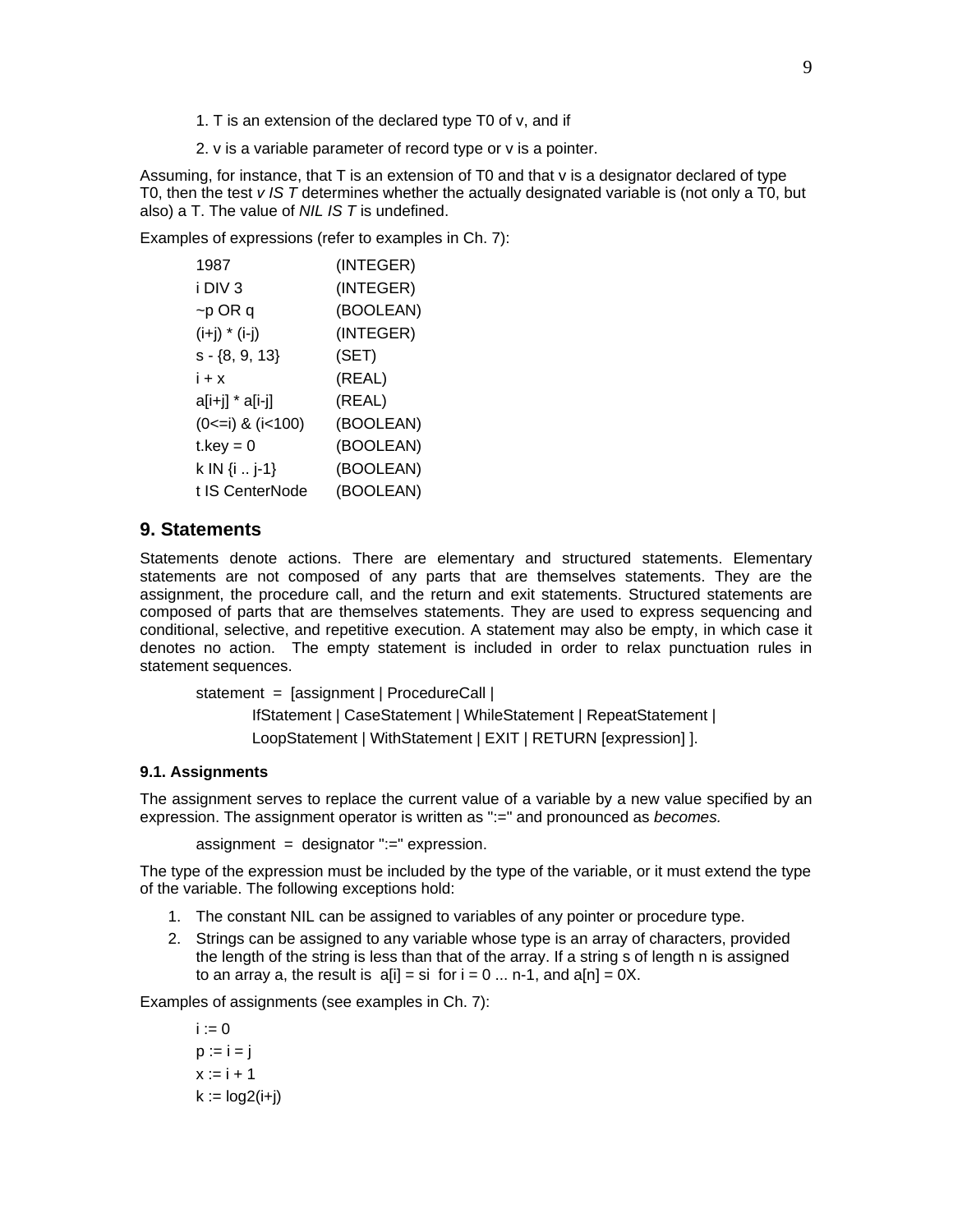$F := \log 2$  $s := \{2, 3, 5, 7, 11, 13\}$  $a[i] := (x+y) * (x-y)$  $t.$ key :=  $i$  $w[i+1].$ ch := "A"

#### **9.2. Procedure calls**

A procedure call serves to activate a procedure. The procedure call may contain a list of actual parameters which are substituted in place of their corresponding formal parameters defined in the procedure declaration (see Ch. 10). The correspondence is established by the positions of the parameters in the lists of actual and formal parameters respectively. There exist two kinds of parameters: *variable* and *value* parameters.

In the case of variable parameters, the actual parameter must be a designator denoting a variable. If it designates an element of a structured variable, the selector is evaluated when the formal/actual parameter substitution takes place, i.e. before the execution of the procedure. If the parameter is a value parameter, the corresponding actual parameter must be an expression. This expression is evaluated prior to the procedure activation, and the resulting value is assigned to the formal parameter which now constitutes a local variable (see also 10.1.).

ProcedureCall = designator [ActualParameters].

Examples of procedure calls:

ReadInt(i) (see Ch. 10) WriteInt(j\*2+1, 6) INC(w[k].count)

#### **9.3. Statement sequences**

Statement sequences denote the sequence of actions specified by the component statements which are separated by semicolons.

StatementSequence = statement  ${''}$ ;" statement $}$ .

## **9.4. If statements**

IfStatement = IF expression THEN StatementSequence {ELSIF expression THEN StatementSequence} [ELSE StatementSequence] END.

If statements specify the conditional execution of guarded statements. The Boolean expression preceding a statement is called its *guard*. The guards are evaluated in sequence of occurrence, until one evaluates to TRUE, whereafter its associated statement sequence is executed. If no guard is satisfied, the statement sequence following the symbol ELSE is executed, if there is one.

Example:

IF (ch  $>=$  "A") & (ch  $<=$  "Z") THEN ReadIdentifier ELSIF (ch  $>=$  "0") & (ch  $<=$  "9") THEN ReadNumber ELSIF ch = 22X THEN ReadString END

### **9.5. Case statements**

Case statements specify the selection and execution of a statement sequence according to the value of an expression. First the case expression is evaluated, then the statement sequence is executed whose case label list contains the obtained value. The case expression and all labels must be of the same type, which must be an integer type or CHAR. Case labels are constants,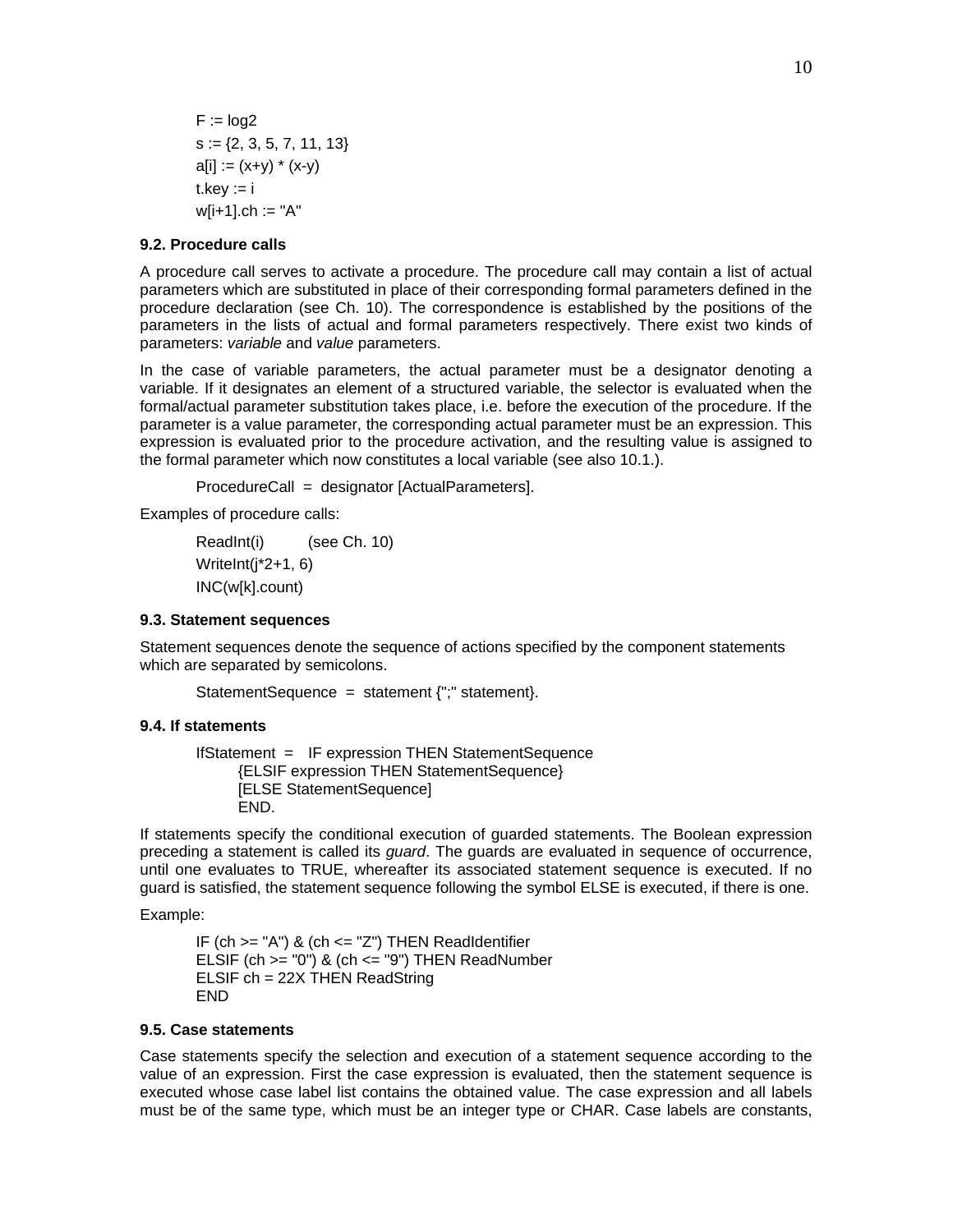and no value must occur more than once. If the value of the expression does not occur as a label of any case, the statement sequence following the symbol ELSE is selected, if there is one. Otherwise it is considered as an error.

|      | CaseStatement = CASE expression OF case {" " case} [ELSE StatementSequence] END. |
|------|----------------------------------------------------------------------------------|
| Case | = [CaseLabelList ":" StatementSequence].                                         |
|      | $\text{CaseLabelList} = \text{CaseLabels}$ {"," $\text{CaseLabels}$ }.           |
|      | CaseLabels = ConstExpression ["" ConstExpression].                               |

Example:

```
CASE ch OF 
     "A" .. "Z": ReadIdentifier 
    | "0" .. "9": ReadNumber<br>| 22X : ReadString
                 ReadString
ELSE SpecialCharacter 
END
```
# **9.6. While statements**

While statements specify repetition. If the Boolean expression (guard) yields TRUE, the statement sequence is executed. The expression evaluation and the statement execution are repeated as long as the Boolean expression yields TRUE.

WhileStatement = WHILE expression DO StatementSequence END.

Examples:

WHILE  $j > 0$  DO  $j := j$  DIV 2;  $i := i + 1$ END WHILE (t # NIL) & (t.key # i) DO  $t := t$ . left END

## **9.7. Repeat Statements**

A repeat statement specifies the repeated execution of a statement sequence until a condition is satisfied. The statement sequence is executed at least once.

RepeatStatement = REPEAT StatementSequence UNTIL expression.

## **9.8. Loop statements**

A loop statement specifies the repeated execution of a statement sequence. It is terminated by the execution of any exit statement within that sequence (see 9.9).

LoopStatement = LOOP StatementSequence END.

Example:

```
LOOP 
       IF t1 = NIL THEN EXIT END ; 
      IF k < t1.key THEN t2 := t1.left; p := TRUEELSIF k > t1. key THEN t2 := t1. right; p := FALSE ELSE EXIT 
   END ; 
 t1 := t2END
```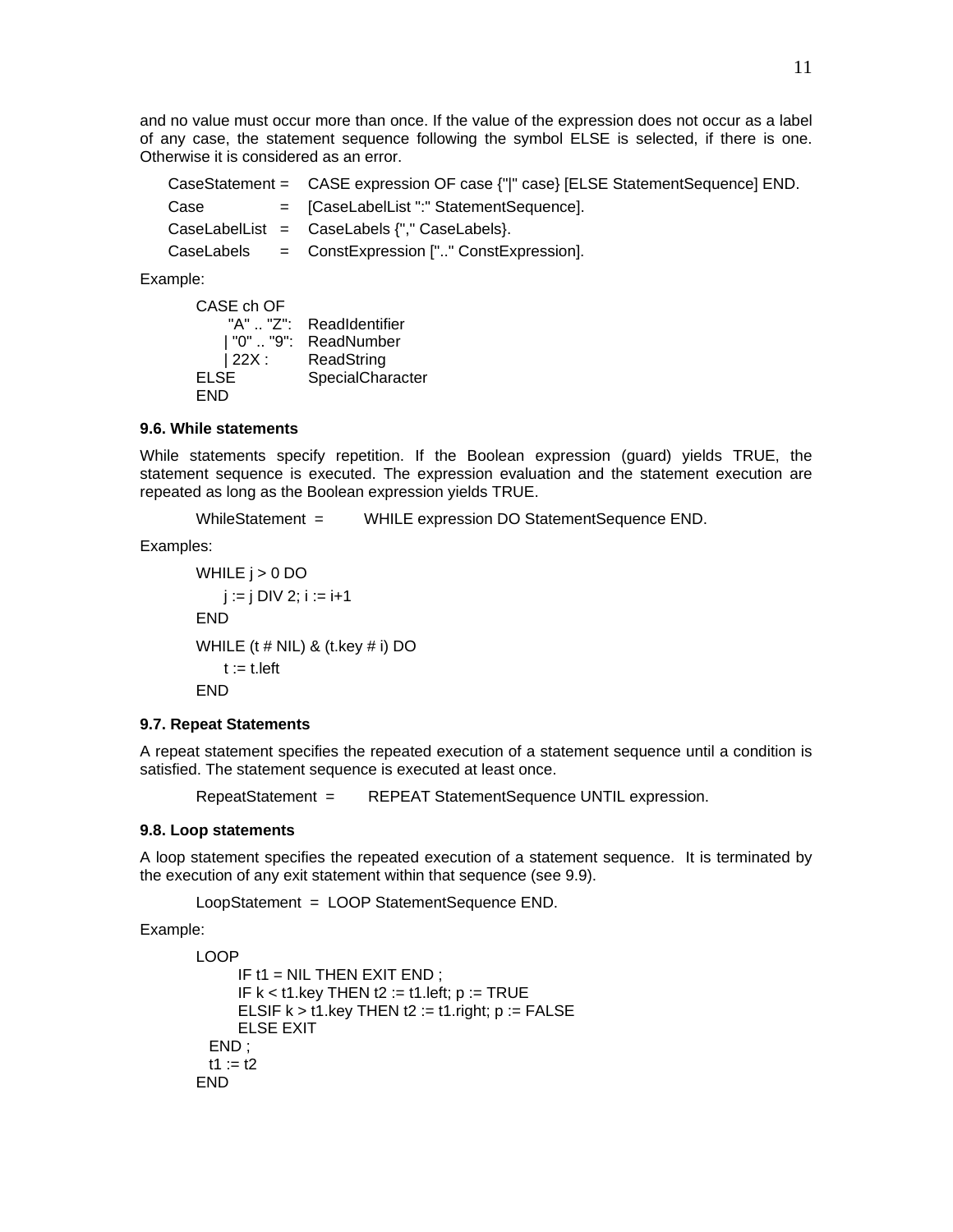Although while and repeat statements can be expressed by loop statements containing a single exit statement, the use of while and repeat statements is recommended in the most frequently occurring situations, where termination depends on a single condition determined either at the beginning or the end of the repeated statement sequence. The loop statement is useful to express cases with several termination conditions and points.

## **9.9. Return and exit statements**

A return statement consists of the symbol RETURN, possibly followed by an expression. It indicates the termination of a procedure, and the expression specifies the result of a function procedure. Its type must be identical to the result type specified in the procedure heading (see Ch. 10).

Function procedures require the presence of a return statement indicating the result value. There may be several, although only one will be executed. In proper procedures, a return statement is implied by the end of the procedure body. An explicit return statement therefore appears as an additional (probably exceptional) termination point.

An exit statement consists of the symbol EXIT. It specifies termination of the enclosing loop statement and continuation with the statement following that loop statement. Exit statements are contextually, although not syntactically bound to the loop statement which contains them.

## **9.10. With statements**

If a pointer variable or a variable parameter with record structure is of a type T0, it may be designated in the heading of a with clause together with a type T that is an extension of T0. Then the variable is guarded within the with statement as if it had been declared of type T. The with statement assumes a role similar to the type guard, extending the guard over an entire statement sequence. It may be regarded as a regional type guard.

WithStatement = WITH qualident ":" qualident DO StatementSequence END.

Example:

WITH t: CenterNode DO name := t.name: L := t.subnode END

# **10. Procedure declarations**

Procedure declarations consist of a procedure heading and a procedure body. The heading specifies the procedure identifier, the formal parameters, and the result type (if any). The body contains declarations and statements. The procedure identifier is repeated at the end of the procedure declaration.

There are two kinds of procedures, namely proper procedures and function procedures. The latter are activated by a function designator as a constituent of an expression, and yield a result that is an operand in the expression. Proper procedures are activated by a procedure call. The function procedure is distinguished in the declaration by indication of the type of its result following the parameter list. Its body must contain a RETURN statement which defines the result of the function procedure.

All constants, variables, types, and procedures declared within a procedure body are local to the procedure. The values of local variables are undefined upon entry to the procedure. Since procedures may be declared as local objects too, procedure declarations may be nested.

In addition to its formal parameters and locally declared objects, the objects declared in the environment of the procedure are also visible in the procedure (with the exception of those objects that have the same name as an object declared locally).

The use of the procedure identifier in a call within its declaration implies recursive activation of the procedure.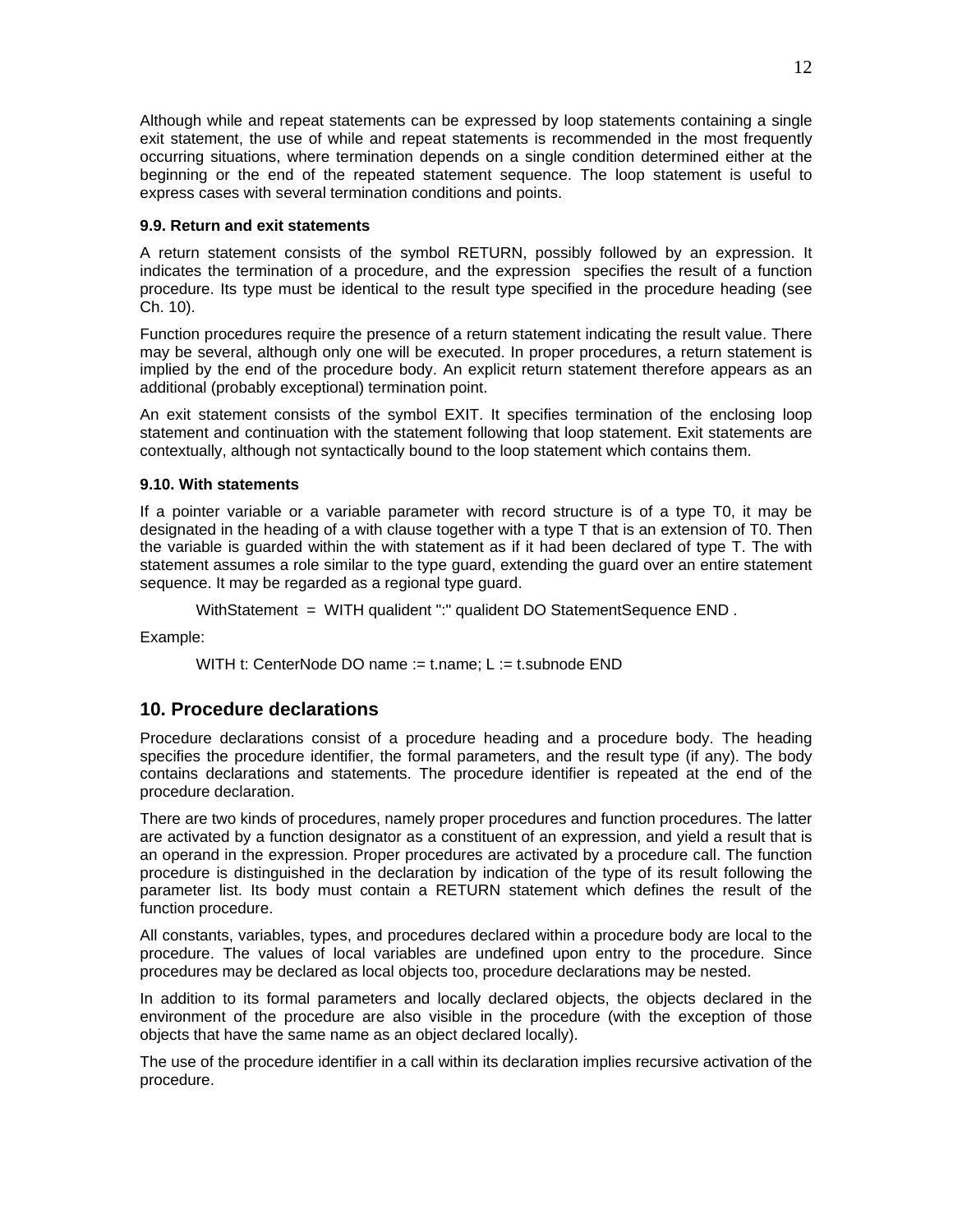ProcedureDeclaration = ProcedureHeading ";" ProcedureBody ident. ProcedureHeading = PROCEDURE identdef [FormalParameters]. ProcedureBody = DeclarationSequence [BEGIN StatementSequence] END. ForwardDeclaration = PROCEDURE "^" identdef [FormalParameters]. DeclarationSequence = {CONST {ConstantDeclaration ";"} | TYPE {TypeDeclaration ";"} | VAR {VariableDeclaration ";"}} {ProcedureDeclaration ";" | ForwardDeclaration ";"}.

A forward declaration serves to allow forward references to a procedure that appears later in the text in full. The actual declaration - which specifies the body - must indicate the same parameters and result type (if any) as the forward declaration, and it must be within the same scope.

## **10.1. Formal parameters**

Formal parameters are identifiers which denote actual parameters specified in the procedure call. The correspondence between formal and actual parameters is established when the procedure is called. There are two kinds of parameters, namely *value* and *variable* parameters. The kind is indicated in the formal parameter list. Value parameters stand for local variables to which the result of the evaluation of the corresponding actual parameter is assigned as initial value. Variable parameters correspond to actual parameters that are variables, and they stand for these variables. Variable parameters are indicated by the symbol VAR, value parameters by the absence of the symbol VAR. A function procedure without parameters must have an empty parameter list. It must be called by a function designator whose actual parameter list is empty too.

Formal parameters are local to the procedure, i.e. their scope is the program text which constitutes the procedure declaration.

FormalParameters = "(" [FPSection {";" FPSection}] ")" [":" qualident]. FPSection =  $[VAR]$  ident  $\{",\}$  ident $\}$  ":" FormalType. FormalType =  ${ARRAY OF}$  qualident.

The type of each formal parameter is specified in the parameter list. For variable parameters, it must be identical to the corresponding actual parameter's type, except in the case of a record, where it must be a base type of the corresponding actual parameter's type. For value parameters, the rule of assignment holds (see 9.1). If the formal parameter's type is specified as

#### ARRAY OF T

the parameter is said to be an open array parameter, and the corresponding actual parameter may be any array with element type T.

If a formal parameter specifies a procedure type, then the corresponding actual parameter must be either a procedure declared at level 0 or a variable (or parameter) of that procedure type. It cannot be a predefined procedure. The result type of a procedure can be neither a record nor an array.

Examples of procedure declarations:

```
PROCEDURE ReadInt(VAR x: INTEGER); 
    VAR i : INTEGER; ch: CHAR; 
BEGIN i := 0; Read(ch);
    WHILE ("0" <= ch) & (ch <= "9") DO 
       i := 10^*i + (ORD(ch)-ORD("0")); Read(ch)
    END ; 
   x := iEND ReadInt
```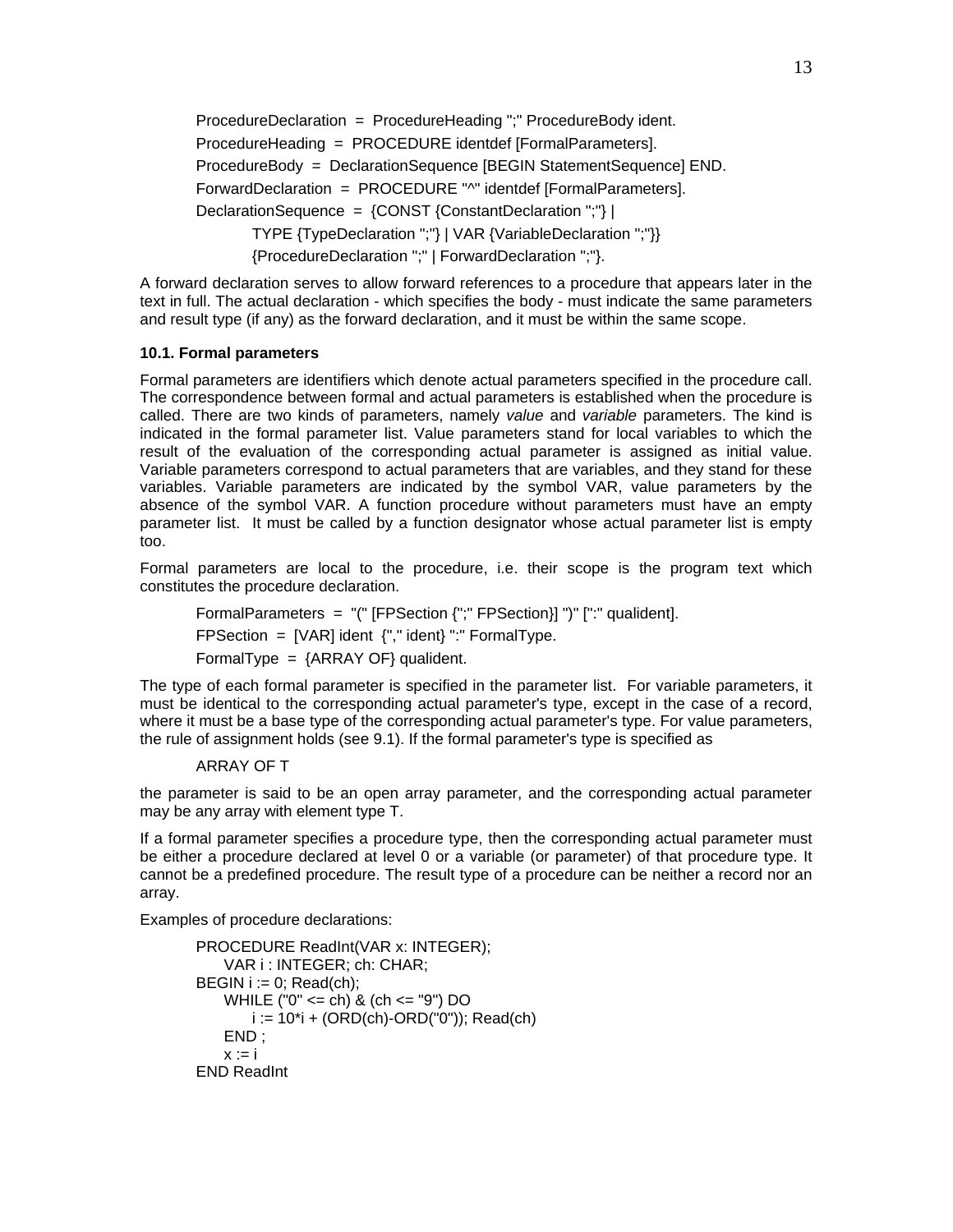```
PROCEDURE WriteInt(x: INTEGER); (^* 0 \le x \le 10^{10} *)
   VAR i: INTEGER; 
       buf: ARRAY 5 OF INTEGER; 
BEGIN i := 0:
   REPEAT buf[i] := x MOD 10; x := x DIV 10; INC(i) UNTIL x = 0;
   REPEAT DEC(i); Write(CHR(buf[i] + ORD("0"))) UNTIL i = 0END WriteInt 
PROCEDURE log2(x: INTEGER): INTEGER; 
   VAR y: INTEGER; (*assume x>0*) 
BEGIN y := 0;
   WHILE x > 1 DO x := x DIV 2; INC(y) END;
    RETURN y 
END log2
```
## **10.2. Predefined procedures**

The following table lists the predefined procedures. Some are generic procedures, i.e. they apply to several types of operands. v stands for a variable, x and n for expressions, and T for a type.

*Function procedures:* 

|                                          | Name                        | Argument type                 | Result type         | Function                                           |
|------------------------------------------|-----------------------------|-------------------------------|---------------------|----------------------------------------------------|
|                                          | ABS(x)                      | numeric type                  | type of x           | absolute value                                     |
|                                          | ODD(x)                      | integer type                  | <b>BOOLEAN</b>      | $x \text{ MOD } 2 = 1$                             |
|                                          | CAP(x)                      | <b>CHAR</b>                   | <b>CHAR</b>         | corresponding capital letter                       |
|                                          | ASH(x, n)                   | x, n: integer type            | <b>LONGINT</b>      | x * 2^n, arithmetic shift                          |
|                                          | LEN(v, n)                   | v: array<br>n: integer type   | <b>LONGINT</b>      | the length of v in dimension n                     |
| LEN(v)<br>is equivalent with $LEN(v, 0)$ |                             |                               |                     |                                                    |
|                                          | MAX(T)                      | $T = basic type$<br>$T = SET$ | т<br><b>INTEGER</b> | maximum value of type T<br>maximum element of sets |
|                                          | MIN(T)                      | $T = basic type$<br>$T = SET$ | т<br><b>INTEGER</b> | minimum value of type T<br>0                       |
|                                          | SIZE(T)                     | $T =$ any type                | integer type        | no. of bytes required by T                         |
|                                          | Type conversion procedures: |                               |                     |                                                    |
|                                          | Name                        | <b>Argument type</b>          | Result type         | Function                                           |
|                                          | ORD(x)                      | <b>CHAR</b>                   | <b>INTEGER</b>      | ordinal number of x                                |
|                                          | CHR(x)                      | integer type                  | CHAR                | character with ordinal number x                    |

LONGREAL REAL (truncation possible)

ENTIER(x) real type LONGINT largest integer not greater than x

SHORT(x) LONGINT INTEGER identity INTEGER SHORTINT

LONG(x) SHORTINT INTEGER identity INTEGER LONGINT REAL LONGREAL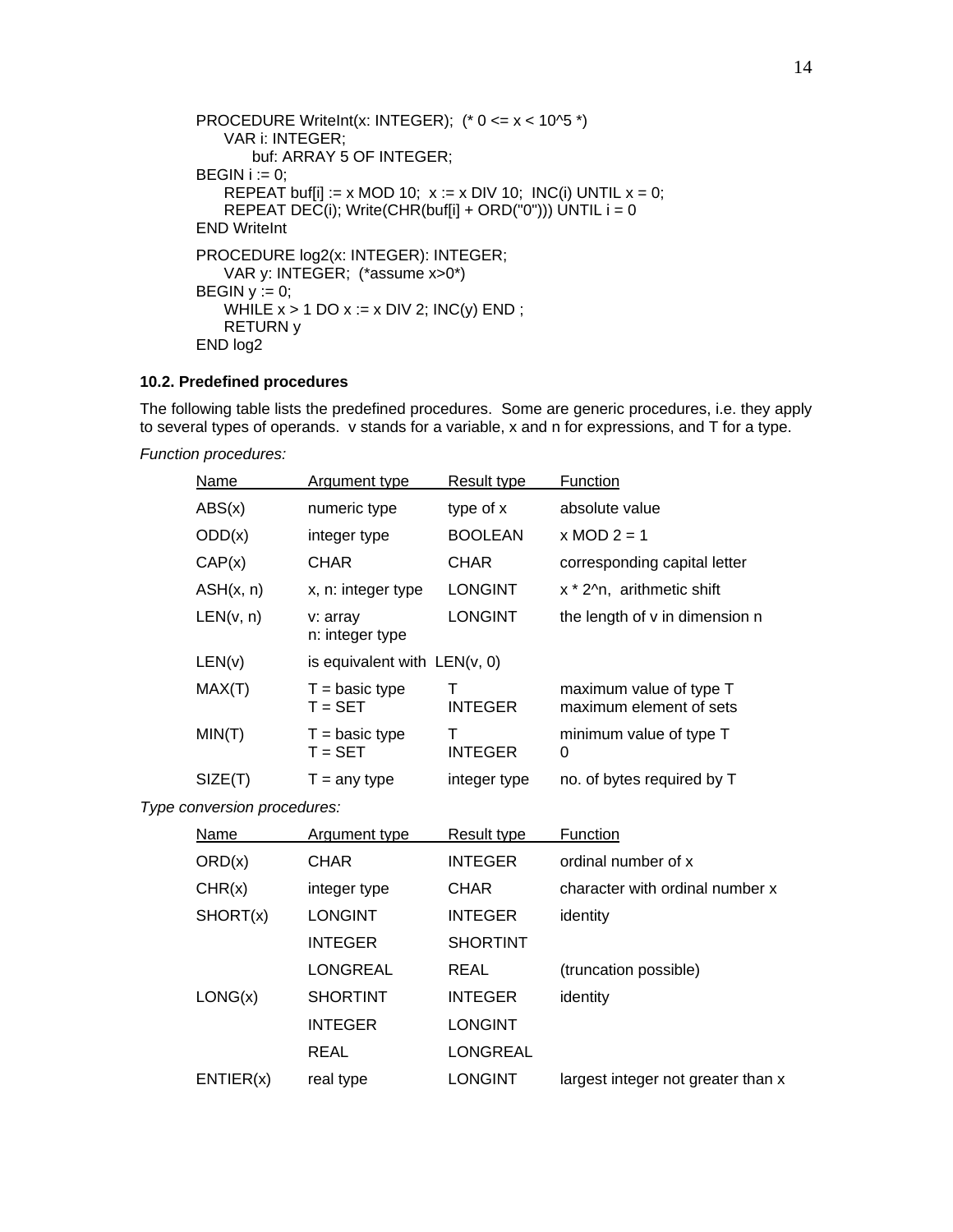*Proper procedures:* 

| Name       | Argument types                                           | Function                    |
|------------|----------------------------------------------------------|-----------------------------|
| INC(v)     | integer type                                             | $v := v + 1$                |
| INC(v, x)  | integer type                                             | $V := V + X$                |
| DEC(v)     | integer type                                             | $v := v - 1$                |
| DEC(v, x)  | integer type                                             | $V := V-X$                  |
| INCL(v, x) | v: SET; x: integer type $v := v + {x}$                   |                             |
| EXCL(v, x) | v: SET; x: integer type $v := v - {x}$                   |                             |
| COPY(x, v) | x: character array, string $x = x$<br>v: character array |                             |
| NEW(v)     | pointer type                                             | allocate v <sup>^</sup>     |
| HALT(x)    | integer constant                                         | terminate program execution |

The second parameter of INC and DEC may be omitted, in which case its default value is 1. In HALT(x), x is a parameter whose interpretation is left to the underlying system implementation.

## **11. Modules**

A module is a collection of declarations of constants, types, variables, and procedures, and a sequence of statements for the purpose of assigning initial values to the variables. A module typically constitutes a text that is compilable as a unit.

Module = MODULE ident ";" [ImportList] DeclarationSequence [BEGIN StatementSequence] END ident "." .  $ImportList = IMPORT import {'', " import} ''; "$ .  $Import = ident [":=" ident].$ 

The import list specifies the modules of which the module is a client. If an identifier x is exported from a module M, and if M is listed in a module's import list, then x is referred to as M.x. If the form "M := M1" is used in the import list, that object declared within M1 is referenced as M.x .

Identifiers that are to be visible in client modules, i.e. outside the declaring module, must be marked by an export mark in their declaration.

The statement sequence following the symbol BEGIN is executed when the module is added to a system (loaded). Individual (parameterless) procedures can thereafter be activated from the system, and these procedures serve as commands.

Example:

```
MODULE Out; (*exported procedures: Write, WriteInt, WriteLn*) 
    IMPORT Texts, Oberon; 
    VAR W: Texts.Writer; 
    PROCEDURE Write*(ch: CHAR); 
    BEGIN Texts.Write(W, ch) 
    END ; 
    PROCEDURE WriteInt*(x, n: LONGINT); 
        VAR i: INTEGER; a: ARRAY 16 OF CHAR; 
   \text{BEGIN} i := 0;
       IF x < 0 THEN Texts. Write(W, "-"); x := -x END;
       REPEAT a[i] := CHR(x MOD 10 + ORD("0")); x := x DIV 10; INC(i) UNTIL x = 0;
       REPEAT Texts. Write(W, " "); DEC(n) UNTIL n \leq i;
```